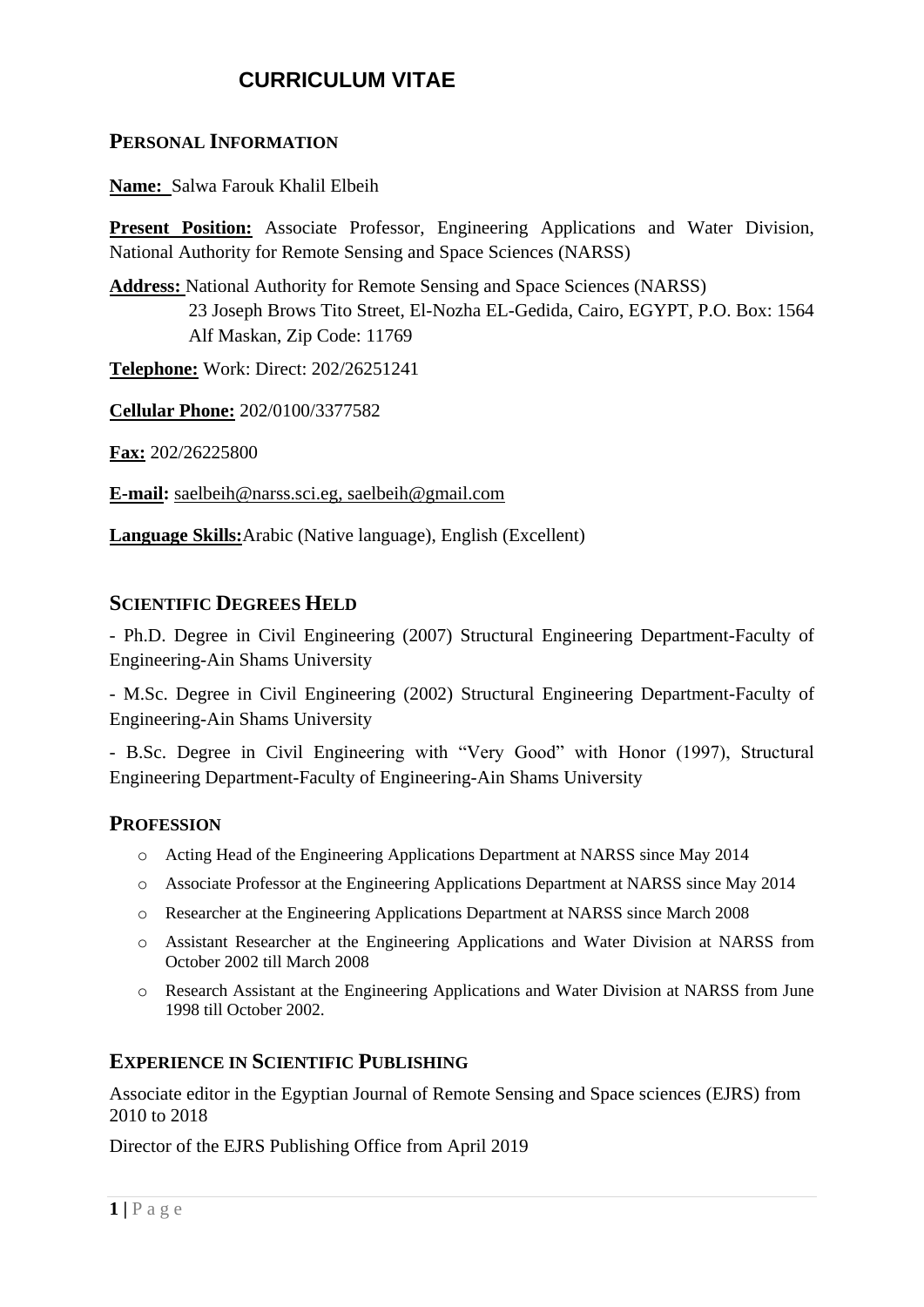Training Workshop "International Scientific Publishing" 5 to 6 Dec. 2012 at National Research Center.

Training Workshop "International Scientific Publishing" 11 to 12 Nov. 2012 at National Authority for Remote Sensing and Space Sciences.

### **OTHER ADMINISTRATIVE ACTIVITIES**

Responsible for grant office in the Knowledge and Technology Transfer KTT Office at NARSS since June 2019

Member in the Missions Committee at NARSS since 2011

Member in the Library Committee at NARSS since 2008

### **THESIS**

- Ph.D. thesis (2007): "Impact of Groundwater Recharge on the Surrounding Environment"
- M.Sc. thesis (2002): "Studying the Geoengineering Hazards Using Remote Sensing Techniques and its Application on El-Mokattam Area"

# **THESIS SUPERVISION**

- M.Sc. Thesis by Mohammed Abd El-Wahab Hagage Impacts of anthropogenic activities on the deterioration of groundwater and Archaeological sites in Akhmim area, Sohag Governorate, Egypt: Remote sensing and GIS applications. Cairo University, Faculty of Science (On-Going)
- Ph.D. Thesis by Mahmoud Saad Mohamed. Hydrogeological and Environmental Studies of the Groundwater and Surface water, Beni Suef District, Egypt. Beni Suef University, faculty of Science (On-Going).
- Ph.D. Thesis by Ebtehal Sayed Mohamed Ali. Sustainable Groundwater Management Using Solar Energy. Ain Shams University, Faculty of Engineering (On-Going)
- M.Sc. Thesis by Ahmed M. Bahy El Deen. Environmental Impact Assessment for the Millionth City in Shark El-Tafriaa - Port Said using Remote Sensing and GIS Techniques. Ain Shams University Institute for Environmental Studies and Research (Finished)
- M.Sc. Thesis by Nermeen Aziz Girgis. Urban Encroachment on Pyramids Plateau, An Applied Study Using GIS and Remote Sensing. Ain Shams University Institute for Environmental Studies and Research (Finished)

# **ATTENDED TRAINING COURSES**

• Introduction to python. 5-9/11/2017 at NARSS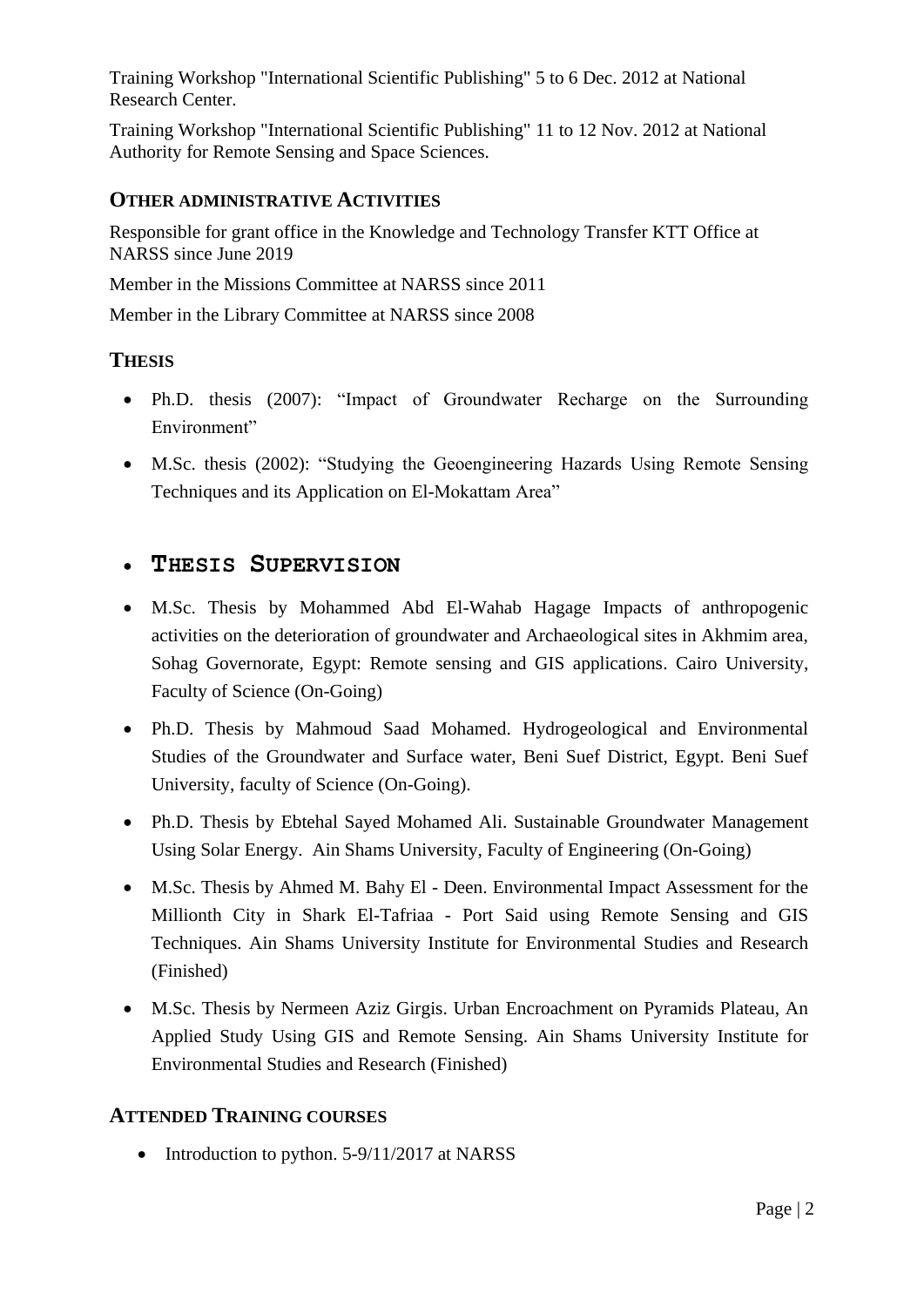- Elsevier Info-Day Workshop on EKB Contents and SciVal. 26 April 2016
- NASA ARSET webinar Water Resource Management using NASA Earth Science Data (PM). 5 webinar sessions,13 Oct. to 10 November 2015
- Artificial Neural Networks Held at NARSS, 9-11 April 2013 within the activities of SUDSOE EU-FP7 Project, Cairo, Egypt
- Spectroradiometer applications (2-4 Sept. 2012) at NARSS
- A Publication Workshop (5 March 2012) Organized by Elsevier at Ministry of Scientific research
- Applications of Satellite Radar Technology for Development (29 Jan.-2 Feb. 2012) at NARSS by Prof. Vern Singhroy, Canada Remote Sensing
- Project Management Program (5 May 21 July 2011) Leadership and Management Development Center, Cairo
- A Training Workshop on: Formulation and Writing Project Proposals, 14-17 June 2009, National Research Center, Cairo, Egypt
- "RADARSAT SAR Applications" by MDA Geospatial Services International, 14-25 May 2007, NARSS
- Refresher course: "Innovative application of remote sensing and geoinformation sciences for female professionals in earth sciences", ITC, AARSE, NARSS, Cairo, 3- 16 Nov. 2006
- A package of ArcGIS 9.0 training courses by Esri conducted at NARSS as follows:
- Mastering Microsoft Visual Basic, Introduction to programming ArcObjects with VBA, Advanced ArcObjects Component Development, Introduction to ArcIMS (10 April -12 May 2005)
- Working with ArcGIS Spatial Analyst, 3D Analyst and ArcGlobe,Geostataistical Analysis and Enterprise Geodatabase and ArcSDE (30 Jan.-17 March 2005)
- Introduction to ArcGIS I and II, Building Geodatabase I and II, Modeling geodatabase using Case Tools (3 Oct. 2004-2 Jan. 2005)
- "Database Implementation, Visual Documentation and Image Treatment"CULTNAT, 26 May-1 June 2004, Egypt within the Framework of the Egyptian Geological Museum Documentation Project, Smart village training center.
- "Online Database Searching and Document Delivery Services" ENSTINET 19-21 Oct. 2003, NARSS
- The seven modules of the International Computer Driving License Certificate (ICDL), Cairo University 24 July 2003
- Remote Sensing Application in Discovering Groundwater Location, Cairo, Egypt, 14- 18 April 2001.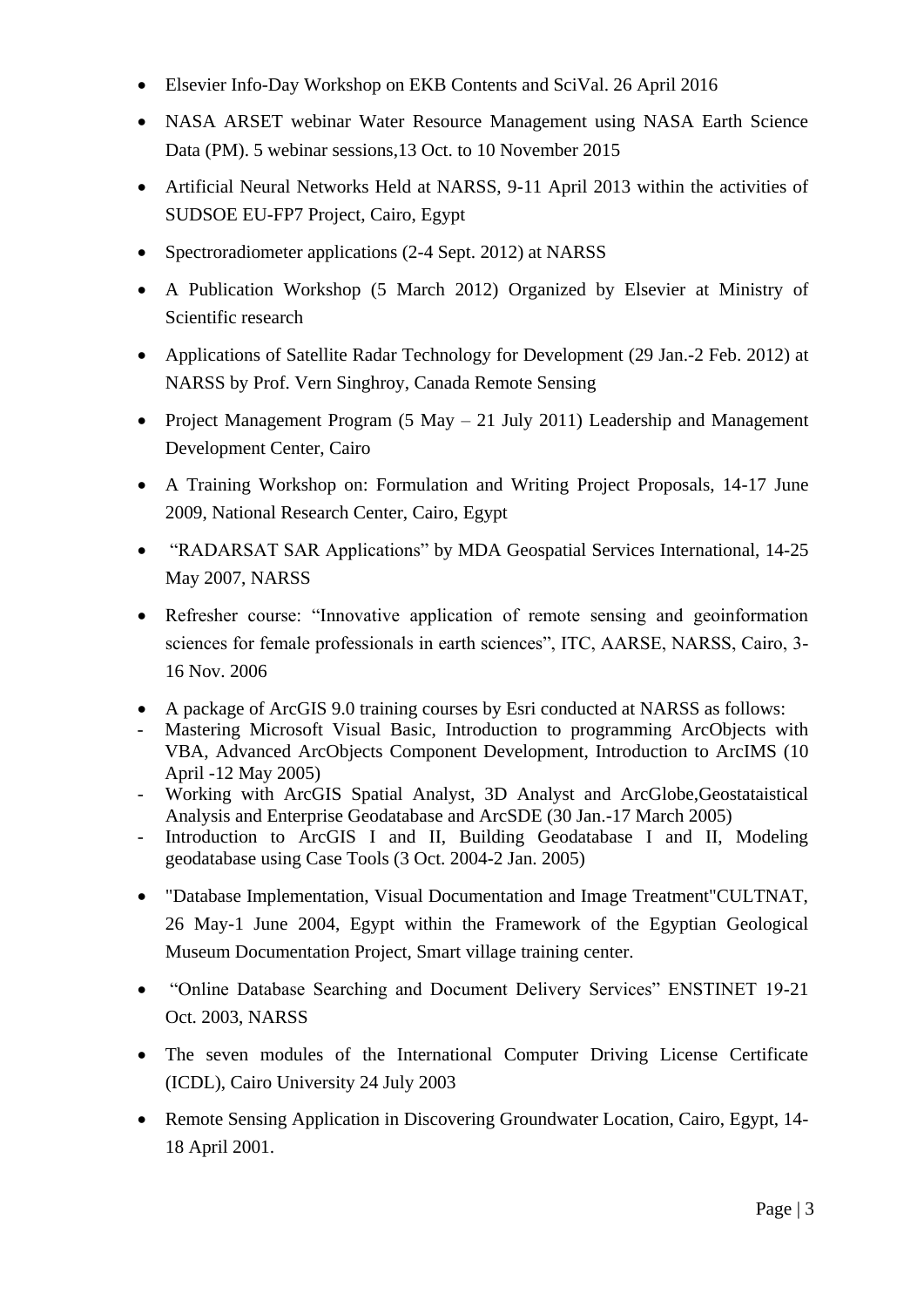- Two days Course on Orbital Remote Sensing and its Application in Geology, Cairo, Egypt, 8-9 Jan.2001
- A number of training courses under supervision of UNESO and UNDP in the Joint Project for the Capacity Building of the Egyptian Geological Survey and Mining Authority and the National Authority for Remote Sensing and Space Sciences.
	- **-** Tertiary Stratigraphy ( July 1999)
	- **-** Ore Geology (10-12 July 1999)
	- **-** Principles of Desert Geomorphology (4-6 May 1999)
	- **-** Remote Sensing Applications (4-6 July 1999)
	- **-** Structural Geology (18-20 July 1999 and 3-5 Oct. 1999)
	- **-** Active Faults and Drainage Hazards (27-28 Sept.1999)
	- **-** Arcview and geological Digital Maps (12 July-20 Sept. 2000)
	- **-** Image Processing

# **ATTENDED CONFERENCES, SEMINARS AND WORKSHOPS**

 Geomapplica 2018 International Conference on Geomatics Applications, Syros-Greece 25-29 June 2018

- Horizon 2020 Info Day, 26-27/2/2018, Cairo Sheraton
- $\bullet$  5<sup>th</sup> Egyptian Japanese Symposium at NARSS, 24/12/2017
- International Symposium on Agricultural Meteorology Okayama University, Japan 14-17 March 2016

 Workshop on Direction of Changes in the Nile River and the Egyptian Villages Sophia University, Japan 11 March 2016

 36th International Symposium on Remote Sensing of Environment, Berlin Germany, 11- 15 May 2015

 20th conference on Mechanical Engineering: Development of Renewable and Water resources, Egyptian Society of Engineers, 14-15 March 2015

 International conference on Research and Innovation for Sustainable Soil Management ICRISSM 2014, Hurghada, 27th-29th of November 2014

 The 39th Annual International Conference, Association of Egyptian American Scholars (AEAS), 25-27 Dec. 2012, National Research Center, Cairo, 14-15 March 2015

The 4<sup>th</sup> Egyptian-Japanese Joint Symposium on Remote Sensing and its applications: From Archaeology to Social Sciences, 11- 12 Sept. 2012, Cairo

• Regional ERA-WIDE Meeting, 9-12 July 2012, Brussels, Belgium

 An International Conference on Planet Earth: Earth Sciences and Development of Civilization in Major River Basins, Luxor, Egypt 11- 13 Oct 2010

• 10th International Conference on the Geology of the Arab World "GAW10", Cairo Univ., 10-12 April 2010

 ISNET / NARSS seminar on Bridging the Gap through Satellite Technology, 18 – 21 Oct. 2010, Cairo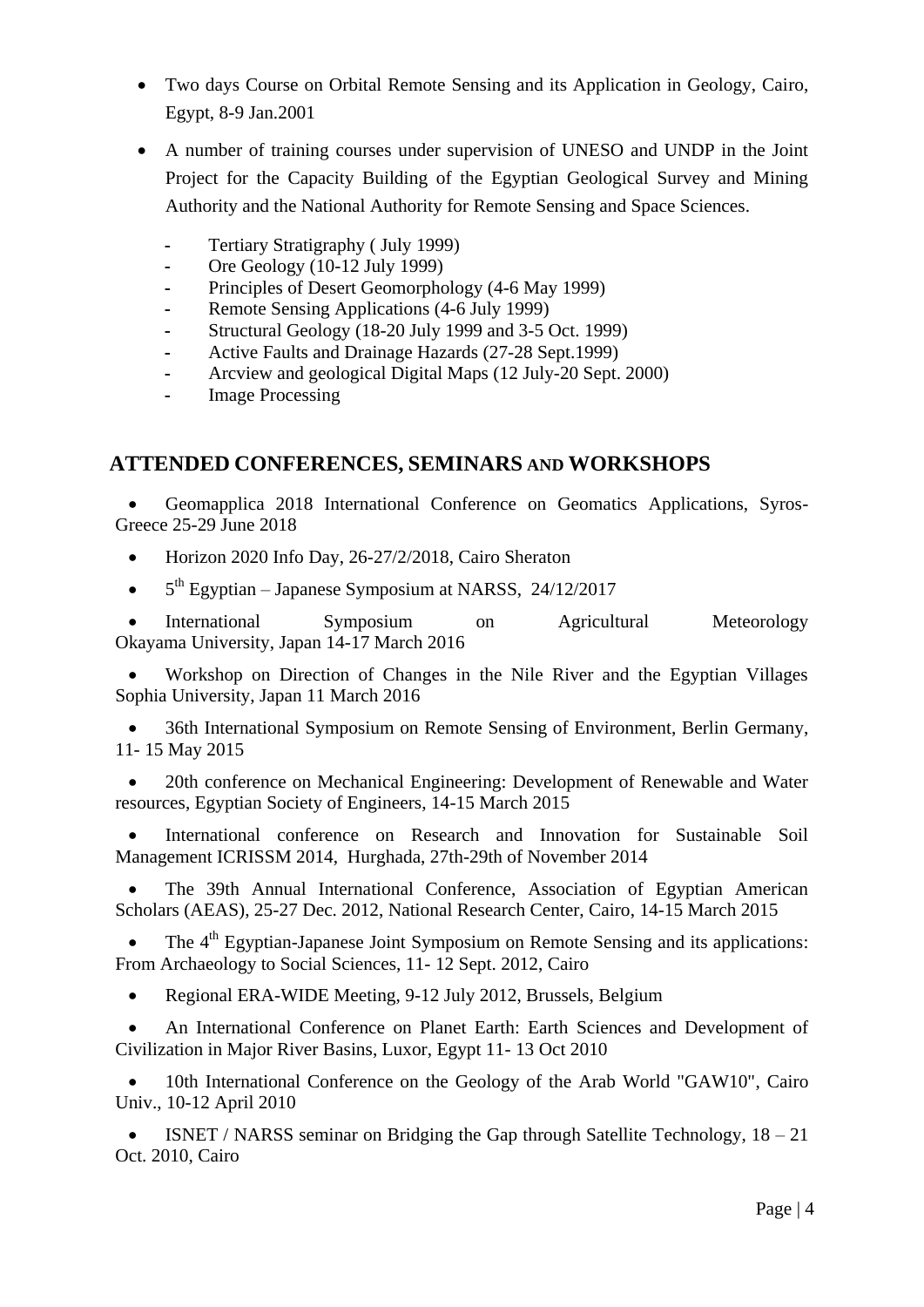6th International Conference on Environmental Hydrology and 1stSymposium on Coastal and Port Engineering, 28 -30 Sept. 2009, Cairo.

 3rd Egyptian-Japanese Joint Symposium Remote Sensing Applications in Archaeology, 14-15 Feb. 2009, Supreme Council of Antiquities, Cairo

 35th Annual International Conference, Association of Egyptian American Scholars (AEAS), 27-29 Dec. 2008, Supreme Council of Universities, Cairo

Workshop on E-Learning in Higher Education, 35<sup>th</sup> Annual International Conference, Association of Egyptian American Scholars (AEAS), 27 Dec. 2008, Supreme Council of Universities, Cairo

 Workshop on Global Financial Crisis, 35th Annual International Conference, Association of Egyptian American Scholars (AEAS), 29 Dec. 2008, Supreme Council of Universities, Cairo

 International Workshop on Supercomputing Applications in Climate Sciences and Remote Sensing, 13-16 May 2008, Cairo

 First Regional Conference on Climatic Changes and Influence on Coastal Regions, 1- 2 April, 2008, Portsaid, Egypt

 12th International Colloquium on Structural and Geotechnical Engineering 10-12 Dec. 2007 Cairo–Egypt

 6th AARSE International Conference on Earth Observation & Geoinformation Sciences in Support of Africa's Development 30 October – 2 November, 2006, Cairo, Egypt

 $\bullet$   $2<sup>nd</sup>$  Egyptian-Japanese Workshop on "Archeology from Space", NARSS, Cairo, Egypt (22 Feb. 2006)

 FIG Workshop Week 2005 and 8th International conference on the Global Spatial Data infrastructure (GSDI-8), Cairo, EGYPT (16-21April 2005)

 International conference on future vision and challenges for urban development, Cairo, Egypt  $20 - 22$  December 2004

 A Seminar on "Towards Actions to Implement the Transport Master Plan for Greater Cairo" organized by JICA and Higher Committee for Greater Cairo Transportation Planning, 25/Dec.2003, Cairo

• 2nd Regional Conference on Geographic Information Systems (6-7 May 2003), Cairo

 First ICAMS Nile Delta Workshop on Information Technology for Coastal zone management of the Nile Delta. Stakeholder Priorities and Needs 7-10 April 2003, Ismailia.

 A Seminar on Remote Sensing and GIS Applications for Management of coastal Areas in Arab Countries, 20-23 Oct.2002, Cairo

 $\bullet$  3<sup>rd</sup> Workshop on Current Urban Transport Status entitled "A Challenge for Innovative Cairo Transport" organized by JICA and Higher Committee for Greater Cairo Transportation Planning, 24 Sept. 2002, Cairo

• 2<sup>nd</sup> Workshop on Current Urban Transport Status entitled "Transportation Master Plan and Feasibility Study of Urban Transport Projects in Greater Cairo Egypt" organized by JICA and Higher Committee for Greater Cairo Transportation Planning, 14 May 2002, Cairo

 Egyptian-Japanese Joint Seminar on Space Sciences and Technology, Cairo, Egypt, 3-5 March 2002.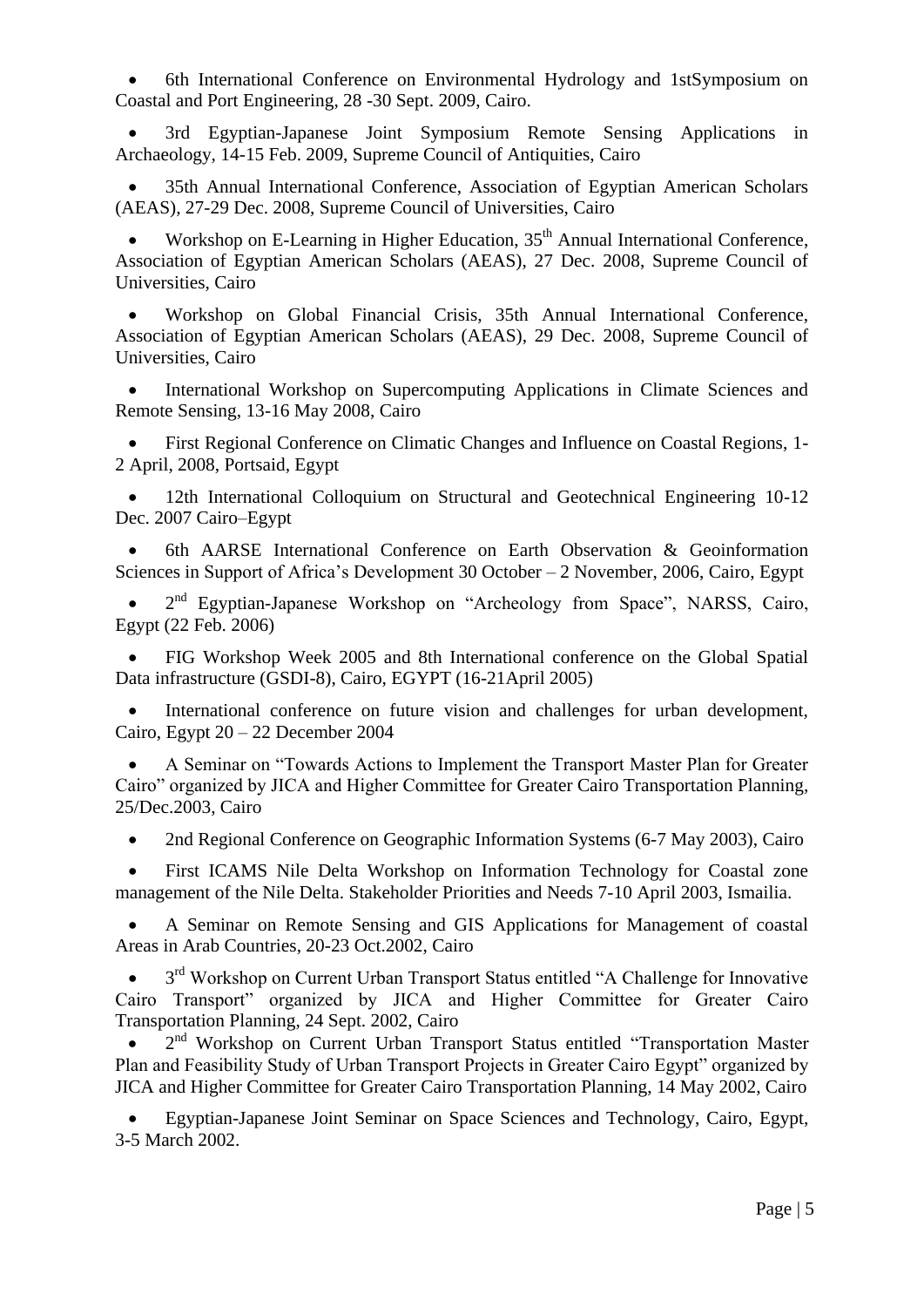9th International Colloquium on Structural and Geotechnical Engineering, Cairo, Egypt, 10-12 April 2001.

• 3<sup>rd</sup>Cairo Earthquake Engineering Symposium, Cairo, 18-20 Nov. 2000.

 Regional Workshop on "The Exclusive Economic Zone, Cairo, Egypt, 3-5 April 2000.

 2ndInternational Conference on Earth Observation and Environmental Information, Cairo, Egypt, 11-14 Nov. 2000.

 International Conference on the Western Desert of Egypt: Geological and Development Potentials, Cairo, Egypt, 17-20 Jan. 2000.

#### **PARTICIPATION IN RESEARCH STUDIES**

- Using Tertiary Treated Wastewater in Artificial Recharge of Groundwater Aquifers for Water Development using Remote Sening and GIS Techniques at Wadi El-Farigh, West Delta (R&D project 2019-2020) Project PI.
- Selection and Assessment of Civil and Coastal Development Sites in Matrouh Governorate: A Remote Sensing and GIS Approach (R&D project 2018-2019) Project PI.
- "Development of the Sustainable Groundwater use in the Water Scarce Society" (Scientific cooperation between NARSS, Sophia University and Chiba University Japan and Assiut University) Project PI.
- Studying the Groundwater and the changes that occurred in the Aquifer in the Western Delta and its Indirect effect on Archeological Sites (R&D project 2017-2018)
- *Water Balance Study for Ismailia Canal, Salhya- Ismailia region* Using Remote Sensing and GIS Techniques (R&D project 2016-2017)
- Production of an Atlas for Hydrogeological Maps of the Southwestern Desert Egypt. Funded project from Academy of Scientific Research and Technology (ASRT), Egypt, (2015-2016) Project PI.
- Assessment and Evaluation of Land Resources of Suez Canal Region using Remote Sensing and GIS Techniques for Supporting Urban Development Projects. (R&D project 2014-2016)
- Assessment of the Natural Resources and Risks Around Sohag Safaga Highway Using Multispectral and Hyperspectral Data for Sustainable development (R&D project 2013-2014)
- Establishment of an information system for Land management and Environmental Monitoring of the Sinai Peninsula (R&D project 2011-2013) Phase I and II
- Integration of Remote Sensing and GIS to Investigate the Relation Between Groundwater System, Cultivation and the Social Community in Dakhla Oasis (R&D project 2012-2013)
- Integration of Geoscience and Archaeology to Support Site Management and the Preservation of Egyptian Heritage (NARSS / Schlumberger WesternGeco) 2012
- Characterization and Sustainable Use of Egyptian Degraded Soils (SUDSOE), 7th Framework Programme FP7-INCO-2011-6, ERA-WIDE, (2012-2014)
- Technology Management & Integrated Modeling in Natural Resources:A University-Enterprise Win-Win Partnership(TEMPUS – Project) 144627-TEMPUS-2008-EG-JPCR (2009-2012)
- Groundwater and Mineral Exploration in NW Sinai Egypt using Radarsat 2 and ASTER Remote Sensing and GIS (RDI Programme) (2010 -2012)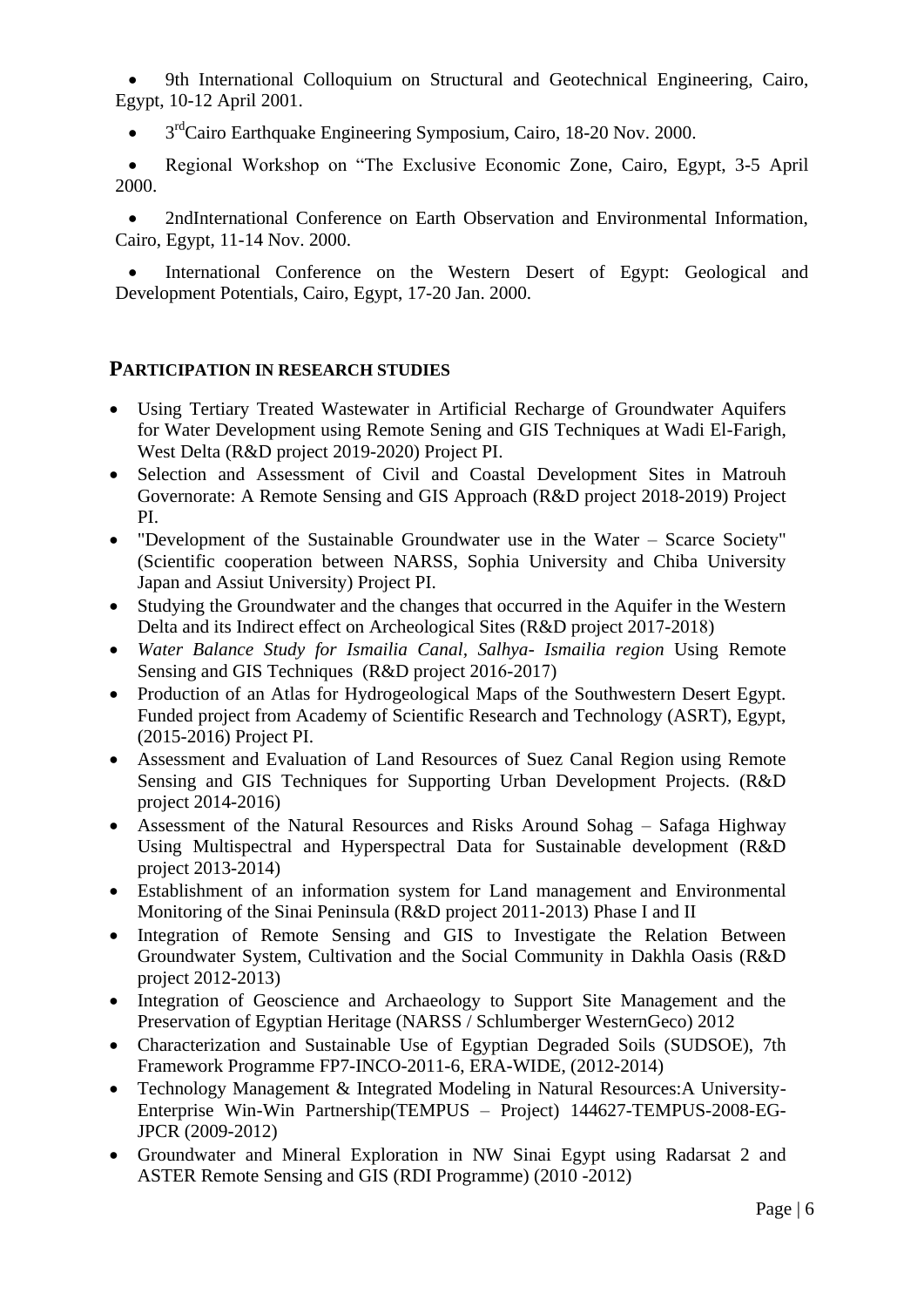- Establishing an Integrated Engineering System for Supporting the Development Projects Around Sohag-Safaga Highway-Eastern Desert (R and D 2009 - 2011)
- Using remote sensing and GIS techniques to monitor the geo-environmental changes around Hibis temple Kharga Oasis, Western Desert, Egypt (2009)
- Using remote sensing and GIS techniques to monitor the geo-environmental changes around madenit Habo archeological sites, west Luxor, Egypt (2008)
- Lowering the Underground Water Table at El-Obour City, Egypt (Ain Shams University 2008)
- Space archaeology and remote sensing applications for conservation and management of the pyramid tract from Abu-Roash to Meidum, SouthWest Cairo (Ended)
- Egyptian-Japanese joint project: "Archeology from Space"
- Monitoring and modeling coastal lagoons: making management tools for aquatic resources in North Africa "MELMARINA" (Ended)
- Geoarcheology and Holocene Landuse in El-Fayum Depression (2005)
- Capacity Building of The Egyptian Geological and Mining Authority and The National Authority for Remote Sensing and Space Sciences in Cooperation with UNDP and UNESCO EGY/97/001 (Phase II) (Ended)
- Water Use Efficiency in natural vegetation and agricultural areas by remote sensing in the Mediterranean basin (WATERMED) funded by the European Commission Framework Programme (EC) (Ended)
- Evaluating the impacts of the excessive pumping of groundwater in Siwa Oasis, using the numerical flow model and remote sensing techniques (2003)
- Management System of water resources of Northeasten Nile Delta, Egypt (2002)
- Producion of a hydrogeological map of Egypt in a digital format 1:2,000,000 (2002)
- Production of Base Maps for Data Base for the Area of Marsa Alam-Baranis on the Red SeaCoast, (2002).
- Using Radar Data in the exploration of Mines in the Northwestern desert. (2001)
- Water resources capabilities in North East Sinai, Egypt. (2001)
- Studying the dikes and its relation with the presence of groundwater Southeast to the Eastern desert. (2001)
- Studying the flash flood and sand dune hazard areas and methods of protection at the New Valley area. (1999)

# **PUBLICATIONS**

- 1- **Elbeih S.F.,** Elkafrawy S. B., and Attia W. (2019). Multi-Criteria Site Selection and Assessment of Ports in the Northwestern Coast of Egypt: A Remote Sensing and GIS Approach. International Journal of Environmental Science and Development. Volume 10 (10) (Oct. 2019), pp. 310-320
- 2- El-Zeiny A. M. and **S. F. Elbeih** (2019). GIS-Based Evaluation of Groundwater Quality and Suitability in Dakhla Oases, Egypt. Earth Systems and Environment. Published online 22 August 2019.
- 3- Sayed, E., Riad P., **Elbeih, S**., Hagras M. and Hassan A. A. (2019). Multi criteria analysis for groundwater management using solar energy in Moghra Oasis, Egypt. The Egyptian Journal of Remote Sensing and Space Sciences. Available online 17 April 2019.
- 4- **S. F.Elbeih** and A. [M.El-Zeiny](https://www.sciencedirect.com/science/article/pii/S2352938518300041#!) (2018). Qualitative assessment of groundwater quality based on land use spectral retrieved indices: Case study Sohag Governorate, Egypt. [Remote Sensing Applications: Society and Environment.](https://www.sciencedirect.com/science/journal/23529385) Volume 10, April 2018, Pages 82-92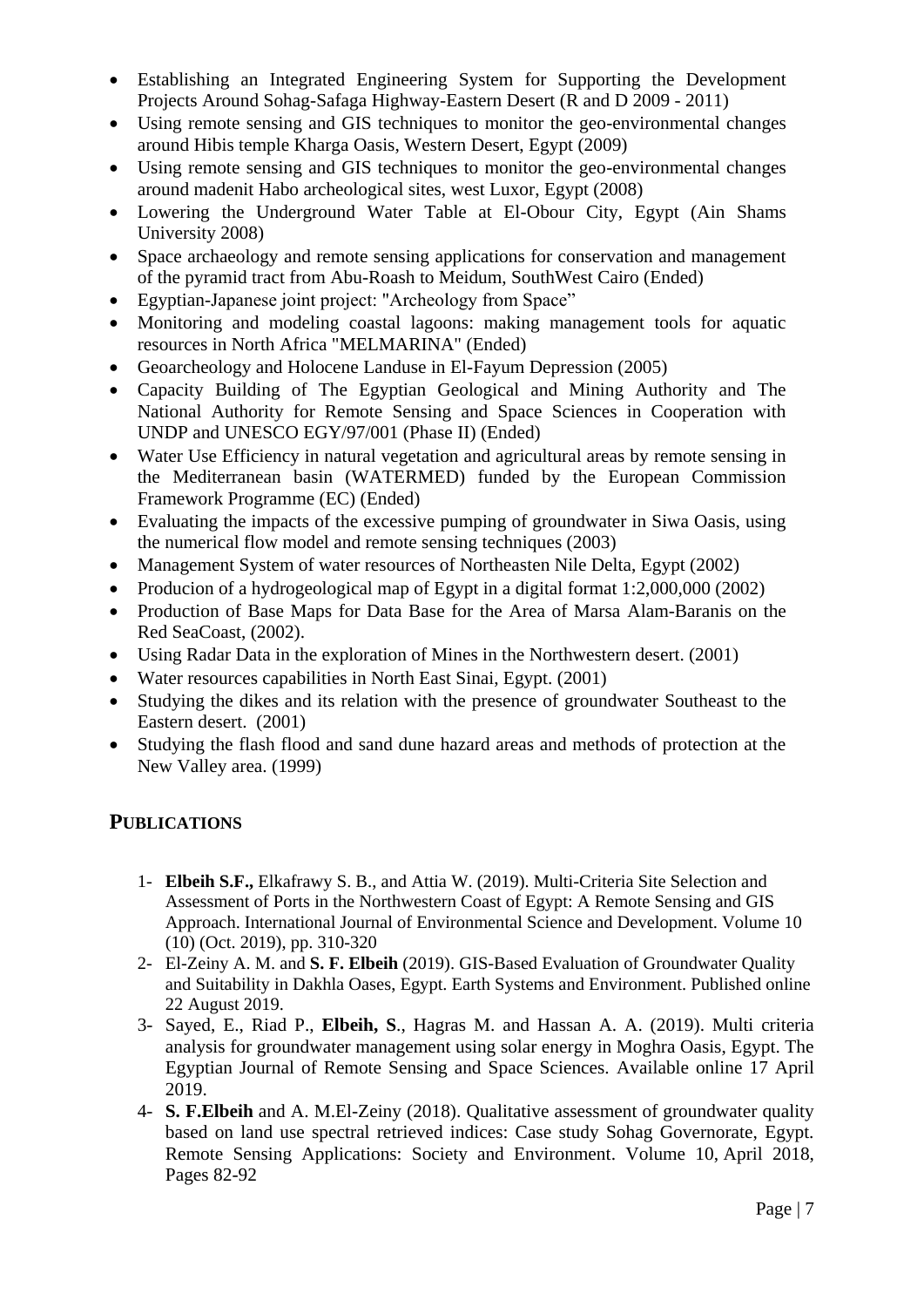- 5- **Salwa F. Elbeih** and El-Sayed A. Zaghloul (2017). Least Cost Path and Accessibility Map for the Ancient Egyptian Pilgrimage Track South Sinai, Egypt using Remote Sensing and GIS. Virtual Heritage Cairo's 1st International Conference 20-21st Feb. 2017, Cairo, Egypt
- 6- **Salwa F. Elbeih** (2016). Mapping of Groundwater in Egypt Using RS/GIS: Case Studies, Areas Surrounding Nile Valley and Its Delta. In The Nile Delta. Volume 55 of the series [The Handbook of Environmental Chemistry](https://link.springer.com/bookseries/698) pp 63-88. Springer International Publishing
- 7- **Salwa F. Elbeih,** Nehal M.A. Soliman (2015). An approach to locate and map swelling soils around Sohag – Safaga road, Eastern Desert, Egypt using remote sensing techniques for urban development. The Egyptian Journal of Remote Sensing and Space Sciences (2015) 18, S31–S41
- 8- **[Salwa Farouk Elbeih](http://www.sciencedirect.com/science/article/pii/S2090447914001129?np=y)** (2015). An overview of integrated remote sensing and GIS for groundwater mapping in Egypt. Ain Shams Engineering Journal, 6, pp.  $1-15.$
- 9- Kato H., **Elbeih S**., Iwasaki E., Sefelnasr A., Shalaby A. and Zaghloul E. (2014). The Relationship between Groundwater, Landuse, and Demography in Dakhla Oasis, Egypt. Journal of Asian Network for GIS-based Historical Studies Vol.2 (Dec. 2014) 3-10
- 10-Elsayed Zaghloul and **Salwa Elbeih** (2014). Using Remote Sensing and GIS Techniques to Monitor the Geoenvironmental Changes at Abydos Area, Sohag, Egypt. Chapter Three In: Tourism, Environment and Ecology in the Mediterranean Region. Cambridge Scholar Publishing. Edited by Recep Efe and Münir Öztürk
- 11- **Salwa F. Elbeih**, Adel A. Shalaby and Ahmed M. Bahy El-Deen (2013). Water Management Problems Associated with Urban Sprawl in Gharbia Governorate, Egypt Using Remote Sensing and GIS. International Journal of Advanced Remote Sensing and GIS, Volume 2, Issue 1, pp. 243-259
- 12- Belal A.A., Moghanm F.S, **S.F. Elbeih** (2013): Evaluation of Some Agriculture Expansion Areas in the Eastern Desert, Egypt using GIS. International Journal of Arts & Sciences (IJAS) Conference held at Hotel Ibis München City Nord, Ungererstrasse 139, 80805 Munich, Germany (23-26 June 2013).
- 13- Zaghloul, E.A., S.M. Hassan,A.M. Bahy El-Dein **and S. F. Elbeih**. (2013). Detection of Ancient Irrigation Canals in Deir El-Hagar Playa, Dakhla Oasis, Egypt, Using Egyptsat-1 Data. Egypt. J. Remote Sensing Space Sci. (Accepted and in press)
- 14- Elsayed Zaghloul and **Salwa Elbeih** (2013).Using remote sensing and GIS techniques to monitor the geoenvironmental changes at Abydous area, Sohag, Egypt. GEOMED 2013,  $3<sup>rd</sup>$  international geography symposium, Antalya, Turkey,  $10 - 12$  June 2013
- 15- **Elbeih, S.F.,** Iwasaki, E. and H. Kato (2012).Irrigation and Land Use in Rashda Village: Case Study of Well No.3 District, Based on Satellite Data. The 4<sup>th</sup>Egyptian Japanese Joint Symposium on Remote Sensing and Its Application; From Archaeology to Social Sciences 11 – 12 September 2012, Cairo, Egypt
- 16- Kato, H., Kimura, R., **Elbeih, S.F**., Iwasaki, E., and E.A. Zaghloul (2012) [Land use](http://www.sciencedirect.com/science/article/pii/S1110982312000257)  [change and crop rotation analysis of a government well district in Rashda village –](http://www.sciencedirect.com/science/article/pii/S1110982312000257) [Dakhla Oasis, Egypt based on satellite data.](http://www.sciencedirect.com/science/article/pii/S1110982312000257) Egypt. J. Remote Sensing Space Sci. Vol 15 (2), pp. 185-195.
- 17- **Salwa F. Elbeih**, Abdel Aziz B. Belal and El Sayed A. Zaghloul (2011).Hazards mitigation and natural resources evaluation around Sohag - Safaga highway, Eastern Desert, Egypt. Egypt. J. Remote Sensing Space Sci. Vol. 14 No. 1: 15-28